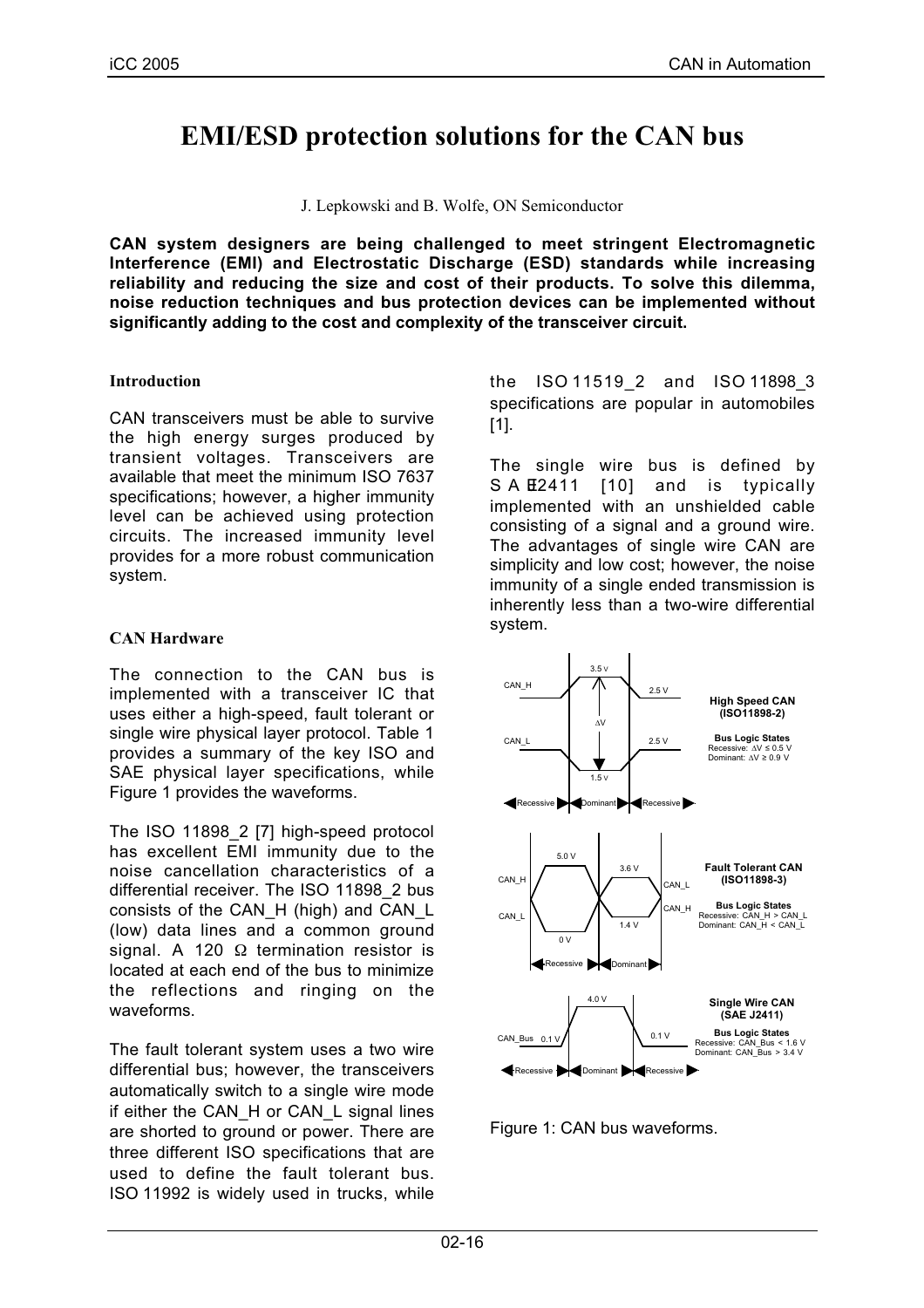| Parameter             | <b>High Speed CAN</b>             | <b>Fault Tolerant CAN</b>      | Single Wire CAN                |
|-----------------------|-----------------------------------|--------------------------------|--------------------------------|
| <b>Physical Layer</b> | ISO 11898-2                       | ISO 11519-2, ISO 11992,        | <b>SAE J2411</b>               |
| Spec.                 |                                   | ISO-11898-3                    |                                |
| Speed                 | 1 Mbits/s @ 40 m                  | 125 kbits/s                    | 33.3 / 83.3 kbits/s            |
|                       | 125 kbits/s @ 500 m               |                                | Normal / Diag. mode            |
| Min. / Max.           | 12V System: -3 /16 V              | 12V System: -3 /16 V           | 12 V System:                   |
| <b>Supply Voltage</b> | 24V System: -3 / 32 V             | 24V System: -3 / 32 V          | $-3/16$ V                      |
| Common Mode           | min. / nom. / max.                | min. / nom. / max.             | CAN Bus offset voltage         |
| Voltage (V)           | CAN_L: -2.0 / 2.5 /               | CAN L: -2.0 / 2.5 /            | $= 1 V (max.)$                 |
|                       | CAN H: /2.5/7.0                   | CAN H:<br>/2.5/7.0             |                                |
| Termination           | 120 $\Omega$ resistors located at | Separate resistors located     | Resistor located at            |
| Resistance            | each end of the bus               | at each node, value set by     | each node, value set by        |
|                       |                                   | number of nodes                | number of nodes                |
| Conducted             | Recommended tests:                | Recommended tests:             | Recommended tests:             |
| Power line EMI        | ■ ISO 7637-1                      | ■ ISO 7637-1                   | ■ ISO 7637-1                   |
| Req.                  | pulse 1, 2, 3a, 3b, 5             | pulse 1, 2, 3a, 3b, 5          | pulse 1, 2, 3a, 3b, 5          |
| Conducted             | Specified tests:                  | Specified tests:               | Recommended tests:             |
| Data line EMI         | · ISO 7637-3, pulse a, b          | • ISO 7637-3, pulse a, b       | ■ ISO 7637-1,                  |
| Req.                  | Recommended tests:                | Recommended tests:             | pulse 1, 2                     |
|                       | • ISO 7637-1, pulse 1, 2          | • ISO 7637-1, pulse 1, 2       | ■ ISO 7637-3,                  |
|                       |                                   |                                | pulse a, b                     |
| <b>ESD</b>            | Recommended level                 | Recommended level              | Specified level:               |
| Req.                  | $\blacksquare$ ±8 kV (contact)    | $\blacksquare$ ±8 kV (contact) | $\blacksquare$ ±8 kV (contact) |
|                       | $\bullet$ ±15 kV (air)            | $\bullet$ ±15 kV (air)         | $\bullet$ ±15 kV (air)         |

| Table 1: CAN Physical Layer and EMI Specifications |  |
|----------------------------------------------------|--|
|----------------------------------------------------|--|

\*SDS = Honeywell Smart Distribution System

### **CAN Transceiver Specifications**

The critical CAN transceiver specifications that must be evaluated in order to select a protection circuit include:

- 1. Maximum supply voltage
- 2. Common mode voltage
- 3. Maximum transmission speed
- 4. Coupled electrical disturbance
- 5. ESD rating

## Maximum Supply Voltage

The turn-on voltage of the protection circuit should be greater than the supply voltage, but less than the CAN transceiver's maximum input specification. For example, a TVS device with a breakdown voltage of approximately 30 V should be chosen for a 12 V system. This ensures that a surge voltage will not exceed the maximum input rating of most CAN transceivers. Also, a TVS device with this value will withstand an indefinite short between the power and signal lines, and will provide the ability to jump start a 12 V battery from a 24 V power source.

## Common Mode Voltage

A common mode voltage is created when there is a significant difference in the voltage potential between the ground reference of the transmitting and receiving nodes. ISO 11898\_2 specifies that the data signal line voltage can be offset by as much as 2.0V above or below their nominal voltage levels.

#### Maximum Transmission Speed

The transmission speed of the data line signals corresponds to a maximum capacitance specification on the CAN data lines. Minor distortion on the signal lines is acceptable if the capacitance on the CAN\_H and CAN\_L lines is identical. It is not possible to tightly match discrete capacitors or the capacitance of a TVS device; thus, the data line capacitance should be as small as possible. A design tradeoff exists because the energy absorption rating of a TVS device typically increases with capacitance.

#### Coupled Electrical Disturbances

A CAN module must be immune to survive the high energy transients that are generated on the power supply lines [2].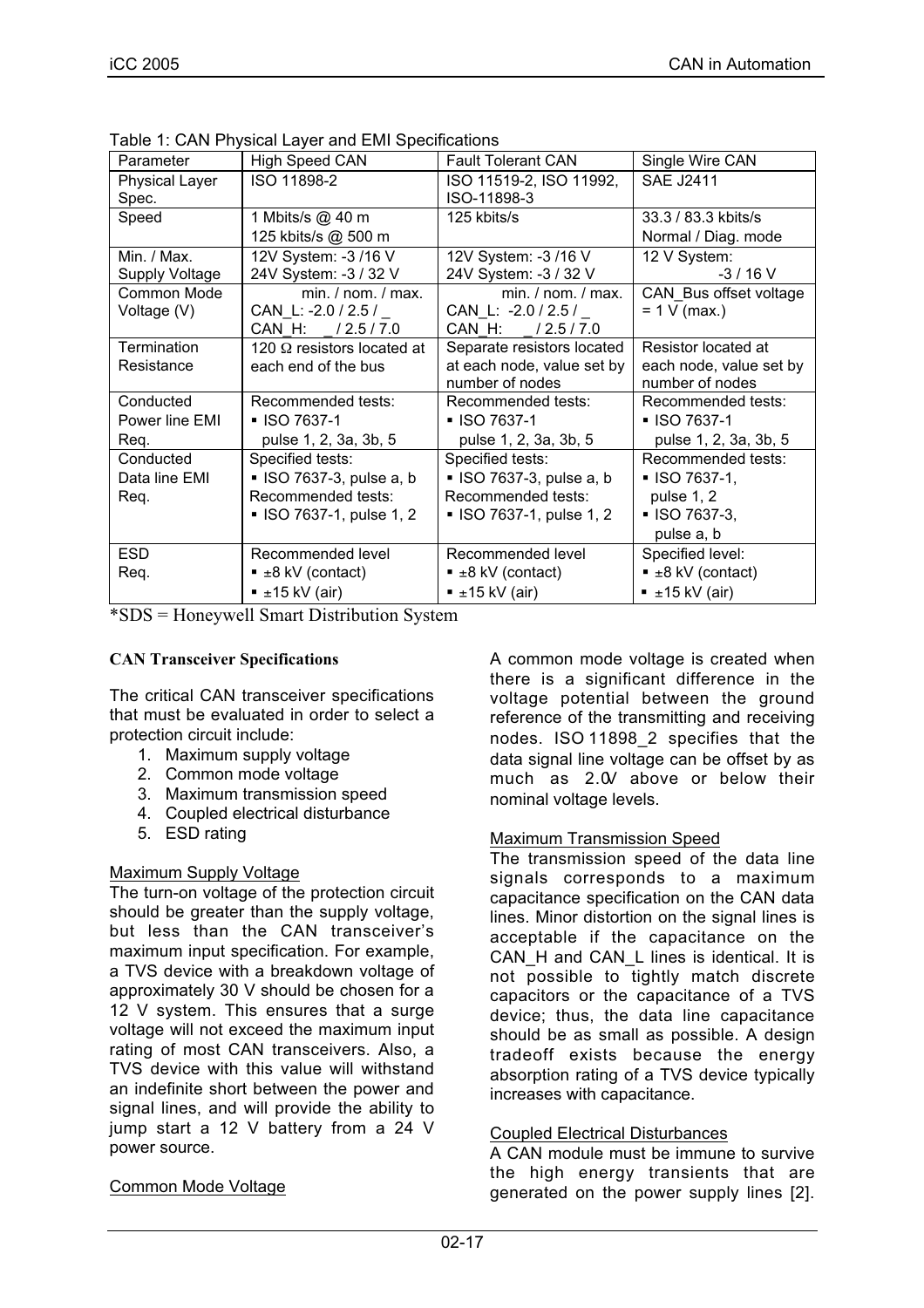Noise is coupled into the data line signals because the power and data lines are often located inside the same wire bundle. The coupled noise produces a surge voltage that can effect the operation and damage the transceiver. The Joffe study correlates the magnitude and source of transients on a bus to the ISO 7637 specification [8].

#### ESD Rating

An ESD event occurs when a charged object such as a person touches or comes in close proximity to the connector pins or cable. CAN transceivers have a higher ESD rating than a standard IC; however, their ESD levels are typically below the rating of a TVS device. It is recommended that a CAN network should have a contact rating of at least ±8.0kV and a noncontact or air rating of ±15 kV.

#### **Protection Devices**

In most applications a combination of multiple TVS protection devices are required to provide a robust system [9]. The options available to protect from EMI and ESD interference include:

- 1. Shielded twisted wire pair cables
- 2. Filters
- 3. TVS clamping devices

#### Shielded Twisted Wire Pair Cables

A shielded cable is an effective tool to prevent radiated interference from introducing a noise voltage on the signal wires. Shielded twisted-pair cables minimize the voltage induced on the signal lines. The noise on each wire will be essentially equal, which is the assumption needed for the common mode rejection ratio (CMRR) feature of the CAN receiver's differential amplifier to cancel the interference.

#### **Filters**

Filters can be used to provide noise protection by attenuating the magnitude of the noise signal. Resistor-capacitor (RC), inductor-capacitor (LC), common mode chokes, ferrite beads and capacitive feedthrough filters are popular filter options. Filters offer the advantage of noise

reduction; however, they may not limit the surge voltage to a safe value.

#### TVS Clamping Devices

An avalanche TVS diode or a Metal-Oxide-Varistor (MOV) can be used to absorb the transient energy of a surge event [3]. These devices have a fast turn-on time of less than 1.0ns and can clamp the transient voltage to a value that will not exceed the transceiver's voltage rating. Low capacitance bidirectional TVS diodes and MOVs minimize the signal distortion and will not clamp the data lines if the signals are offset by the common mode voltage.

TVS diodes are similar to a zener diode; however, they have a larger junction area than a standard zener. They are designed to clamp a short duration transient surge pulse, while a zener is designed to regulate a lower steady state voltage. A bidirectional diode consists of two unidirectional diodes and has a clamping voltage equal to the breakdown voltage of the diode that is reversed biased plus the voltage drop of the second diode that is forward biased.

MOVs function as a nonlinear resistor with electrical characteristics similar to a bidirectional zener diode. The main advantage of MOVs is that they provide clamping protection at a relatively low cost. The main disadvantage is that the clamping voltage is typically higher than a comparable zener diode. Also, the impedance and breakdown voltage of some MOVs decreases over the life of the part.

#### **Protection Circuits**

#### TVS Clamping Circuit

Figure 2 provides an example of a TVS clamping circuit that can be created using either TVS diodes or MOVs. This circuit provides low cost surge protection; however, only minimal noise filtering is achieved due to the inherent capacitance of a diode or MOV. Additional noise filtering can be provided by using RC filters or a common mode choke.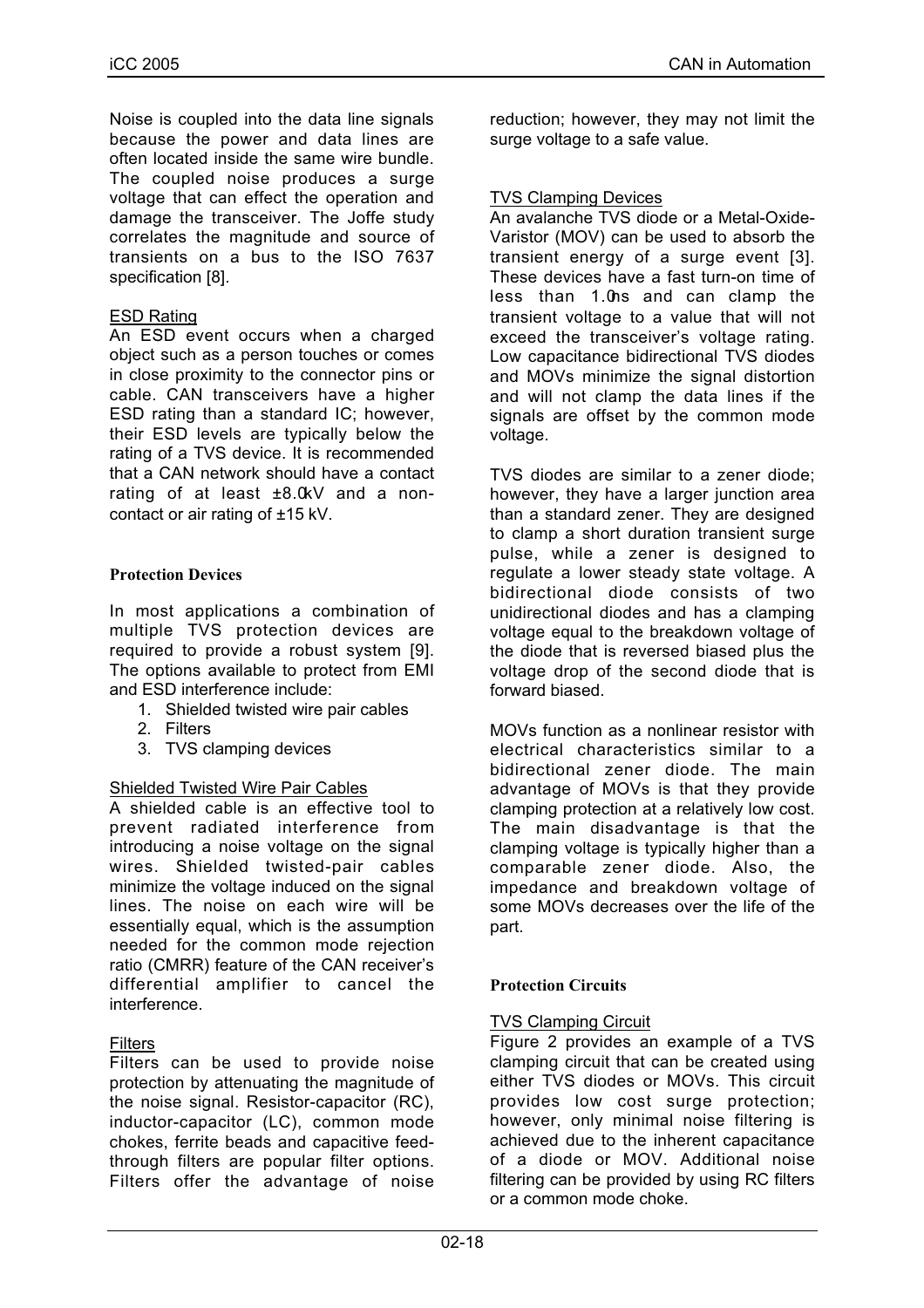

Figure 2: TVS clamping circuit.

#### Common Mode Choke Circuits

The common mode choke circuit, shown in Figure 3, attenuates the noise that is common to both of the data lines. Chokes function by providing high impedance for common mode signals and low impedance for differential signals, which increases the CMRR of the transceiver. Chokes are an effective device to implement filtering without adding a large amount of distortion on high-speed data lines. TVS devices can be added to a choke to provide clamping protection.



Figure 3: Common mode choke circuit.

#### Split Termination Circuit

Figure 4 shows a split termination circuit. The termination circuit functions as a lowpass filter and is formed by two equal value resistors and a capacitor. A common mode signal is terminated through a capacitor that shunts the high frequency noise signal to ground. The TVS clamping devices provide the clamping protection.



Figure 4: Split termination circuit.

Multiple Suppression Device Circuit

A combination of a common mode choke, capacitors and TVS diodes can be used to solve the most stringent EMI emission and immunity requirements, as shown in Figure 5. Noise entering the CAN node is attenuated by the filters formed by the inductance of the choke filter and capacitors  $C_{H1}$  and  $C_{L1}$ . In contrast, capacitors  $C_{H2}$  and  $C_{L2}$  provide a filter to reduce the emissions or noise that exits the transceiver. The TVS diodes are used to clamp the surge to a safe value.



Figure 5: Multiple TVS device circuit.

#### Single Wire Circuit

Figure 6 shows the single wire protection circuit that is recommended in the SAEJ2411 specification [10]. The circuit consists of a bidirectional TVS diode and a LC filter. The TVS diode provides overvoltage protection, while the LC filter attenuates the emissions exiting the CAN node.



Figure 6: Single wire protection circuit.

## **EMI Tests**

The ISO 7637-1 [5], -2 and -3 [6] specifications can be used to measure a network's immunity to transient noise sources. Also, the reliability of the system can be verified by repeating the surge voltage for an extended period. The power supply line tests are provided by ISO 7637- 1 (12V systems) and -2 (24V systems), while the data line tests are given in -3. Other popular tests include the IEC 61000- 4-4 Electrical Fast Transient (EFT) [4] and IEC 61000-4-5 surge test. Table 2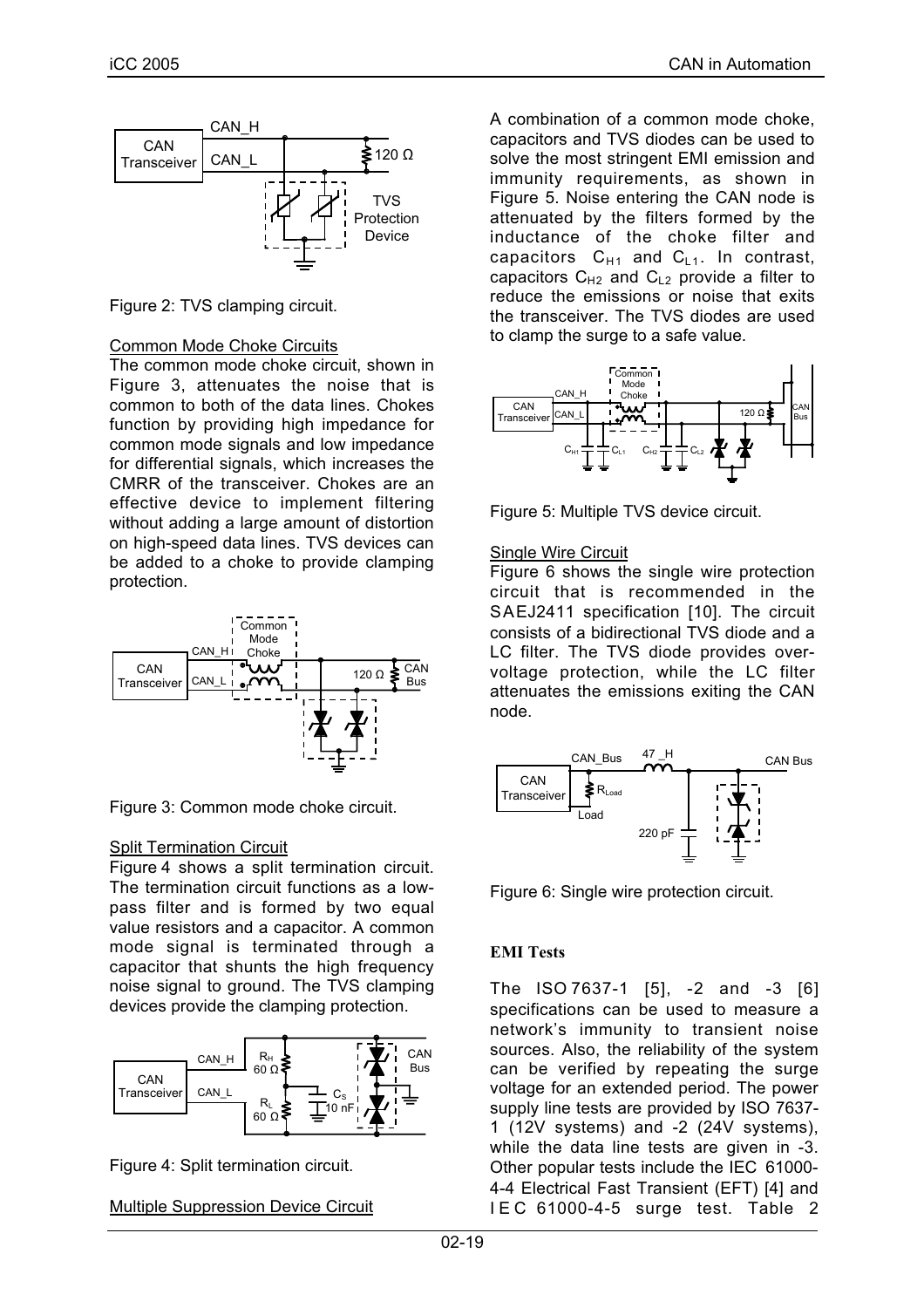provides a summary of the conducted EMI tests and the immunity level provided by Table 2: ISO 7637 and IEC 61000-4 Tests

the NUP2105L TVS diode.

| Test                             | Pulse             | <b>Specifications</b>                                                                                                                                                                                                                               | NUP2105L Test                                                                                 | Noise Source                                                          |
|----------------------------------|-------------------|-----------------------------------------------------------------------------------------------------------------------------------------------------------------------------------------------------------------------------------------------------|-----------------------------------------------------------------------------------------------|-----------------------------------------------------------------------|
| ISO 7637-1                       | 1                 | $V_s$ = 0 to -100 V, $I_{max}$ = 10 A<br>Test time = 5000 pulses, $R_i$ = 10 $\Omega$ ,<br>$t_r$ < 1 µs, $t_{d-10\%}$ = 2000 µs, $t_1$ = 2.5 s,<br>$t_2$ = 200 ms, $t_3$ = 100 µs                                                                   | $I_{\text{test\_max}}$ = 1.75 A<br>$V_{oc\_test}$ = 54.8 V<br>$I_{\text{destruct}}$ = 4.1 A   | DUT in parallel<br>with<br>disconnected<br>inductive load             |
| 12V Power<br><b>Supply Lines</b> | $\overline{2}$    | $V_s = 0$ to +100 V, $I_{max} = 10$ A<br>Test time = 5000 pulses, $R_i$ = 10 $\Omega$ ,<br>$t_r$ < 1 µs, $t_{d-10\%}$ = 50 µs, $t_1$ = 2.5 s,<br>$t_2$ = 200 ms                                                                                     | $I_{\text{test\_max}}$ = 10.2 A<br>$V_{oc\_test}$ = 141.6 V<br>$I_{\text{destruct}}$ = 12.1 A | DUT in series<br>with<br>disconnected<br>inductive load               |
| ISO 7637-3<br>Data Line EFT      | a<br><sub>b</sub> | $V_s$ = -60 V, $I_{max}$ = 1.2 A<br>Test time = 10 minutes, $R_i$ = 50 $\Omega$ ,<br>$t_r = 5$ ns, $t_{d \ 10\%} = 100$ ns, $t_1 = 100$ µs,<br>$t_2$ = 10 ms, $t_3$ = 90 ms<br>$V_s$ = +40 V, $I_{max}$ = 0.8 A<br>parameters same as 'a'           | $I_{\text{test\_max}}$ = 50 A<br>$V_{oc\_test}$ = 2540 V                                      | Switching noise<br>of inductive<br>loads, relay and<br>switch chatter |
| IEC 61000-4-4<br>Data Line EFT   | Fig. 12           | $V_{open\ circuit}$ = 2 kV, $I_{short\ circuit}$ = 40 A,<br>(Level 4), Test time = 1 minute, $R_i$ =<br>50 $\Omega$ , $t_r$ < 5 ns, $t_d$ <sub>50%</sub> = 50 ns,<br>$t_{burst}$ = 15 ms, $f_{burst}$ = 2 to 5 KHz,<br>$t_{\text{repeat}}$ = 300 ms | $I_{\text{test\_max}}$ = 50 A<br>$V_{oc\_test}$ = 2540 V                                      | Switching noise<br>of inductive<br>loads, relay and<br>switch chatter |
| IEC 61000-4-5                    | Fig. 10           | $t_r \times t_{d, 10\%}$<br>$V_{open\ circuit}$ = 1.2 x 50 µs,<br>$I_{short\ circuit}$ = 8 x 20 µs,<br>$R_i = 42 \Omega$ , $I_{max}$ (Class 2) = 12 A                                                                                               | $I_{\text{test\_max}}$ = 10 A<br>$V_{oc\_test}$ = 461.3 V<br>$I_{\text{destruct}}$ = 13.2 A   | Lightning, power<br>line and load<br>switching                        |

Notes:

- 1. DUT = Device Under Test
- 2. Rise time  $(t_r)$  = pulse width from 10% to 90%
- 3.  $V_{\text{oc-test}}$  = equivalent open circuit voltage
- 4.  $I_{\text{test-max}}$  = peak current used during surge test
- 5.  $I<sub>destrut</sub> = current level that damages TVS device$

Non-repetitive Surge Immunity



Figure 7: ISO 7637-1, pulse '1'

A non-repetitive surge is tested by a transient voltage with a pulse width of typically 20 µs to 2000µs and a repeat rate of usually one pulse per second. These tests are used to test a module's immunity from transients caused by power switching, sudden load changes or a short circuit fault in the power distribution system. The ISO 7637\_1 test pulses '1' and '2' are shown in Figures7 and 8,

respectively. Figure 9 shows the ability of a TVS diode to clamp the ISO 7637-1 pulse '2' surge voltage.



Figure 8: ISO 7637-1, pulse '2'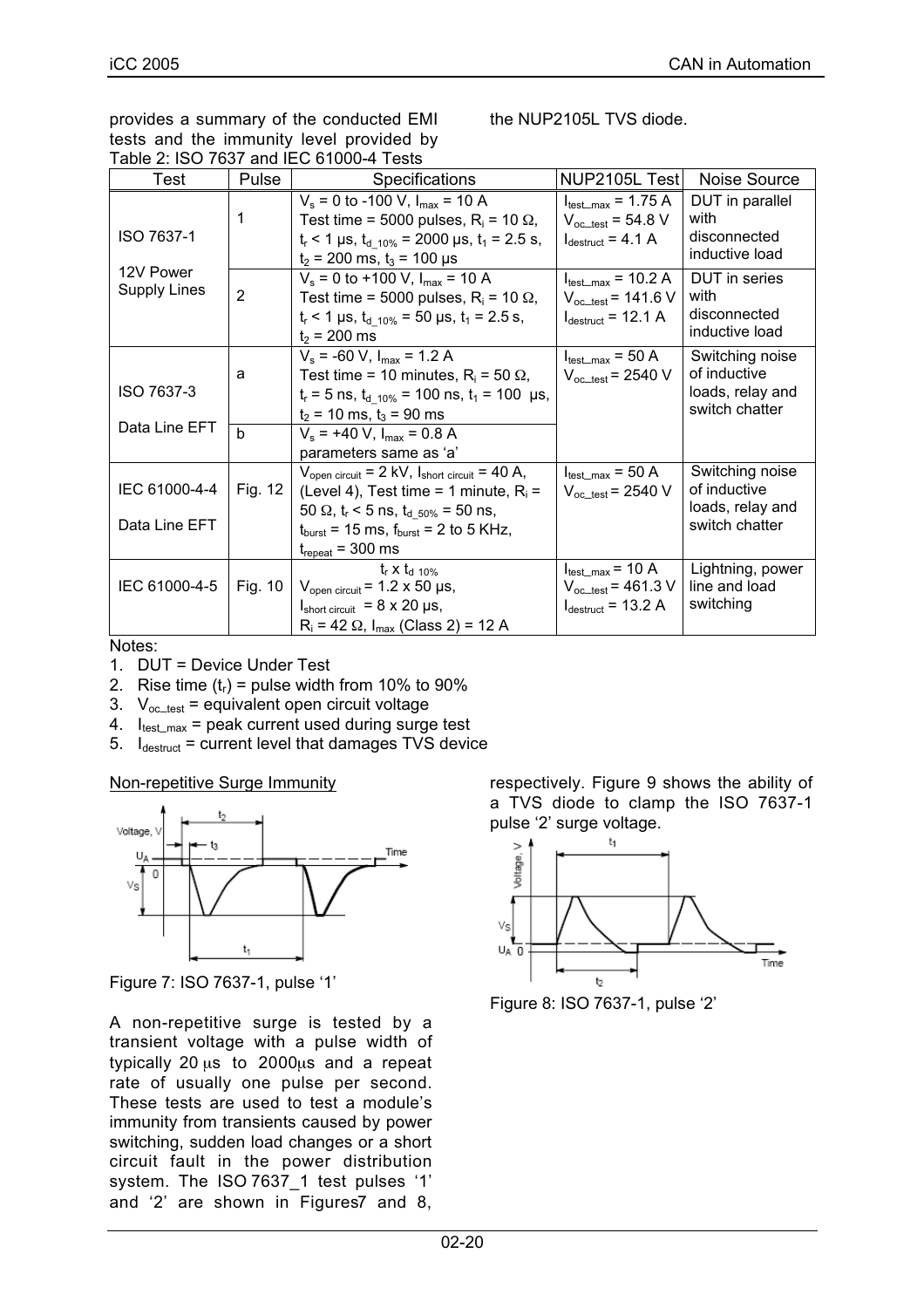

Figure 9: ISO 7637-1, pulse '2' test.

The ISO 61000 4 5 specification serves as a standard test to verify the immunity of a system to a non-repetitive surge. The surge voltage waveform, shown in Figure 10, is defined by a double exponential pulse with a specified rise time  $(t_r)$  of 8  $\mu$ s and a duration  $(t_d)$  of 20 $\mu$ s. The 8  $\mu$ s x  $20 \mu s$  test is also often used to quantify the power rating of a TVS device.



Figure 10: IEC 61000-4-5 test results.

#### Repetitive Surge Immunity

Repetitive surges are represented by 50 ns transient pulses in bursts of 15 to 300 ms long. These tests are used to test a module's immunity from noise sources such as inductive load switching, relay contact chatter and ignition system noise. Repetitive switching transients are coupled into the data line cables because of the parasitic capacitance and inductance inherent in the wiring harness.



Figure 11: ISO 7637-3 pulse 'b' test.

The ISO7637\_3 test pulses 'a' and 'b', along with the IEC 61000 4 4 specification can be used to define the repetitive surge immunity of the system. Repetitive surges are also identified as the electrical fast transients (EFT) and are modeled by a recurring pattern of a burst of high voltage spikes. Figures 11 shows the ISO7637\_3 pulse 'b' test waveform. The ISO 7637-1 pulse '3a' and '3b', and ISO 7637-3 'a' and 'b' tests are similar, except that the ISO7637-1 test waveforms are offset by the battery voltage. The IEC 61000-4-4 test waveform is shown in Figure 12.



Figure 12: IEC 61000-4-4 EFT test

#### ESD Tests

The ESD immunity level can be specified by several different tests. The human body model (HBM) test is typically listed on IC datasheets, while the IEC 61000-4-2 specification is often used for system level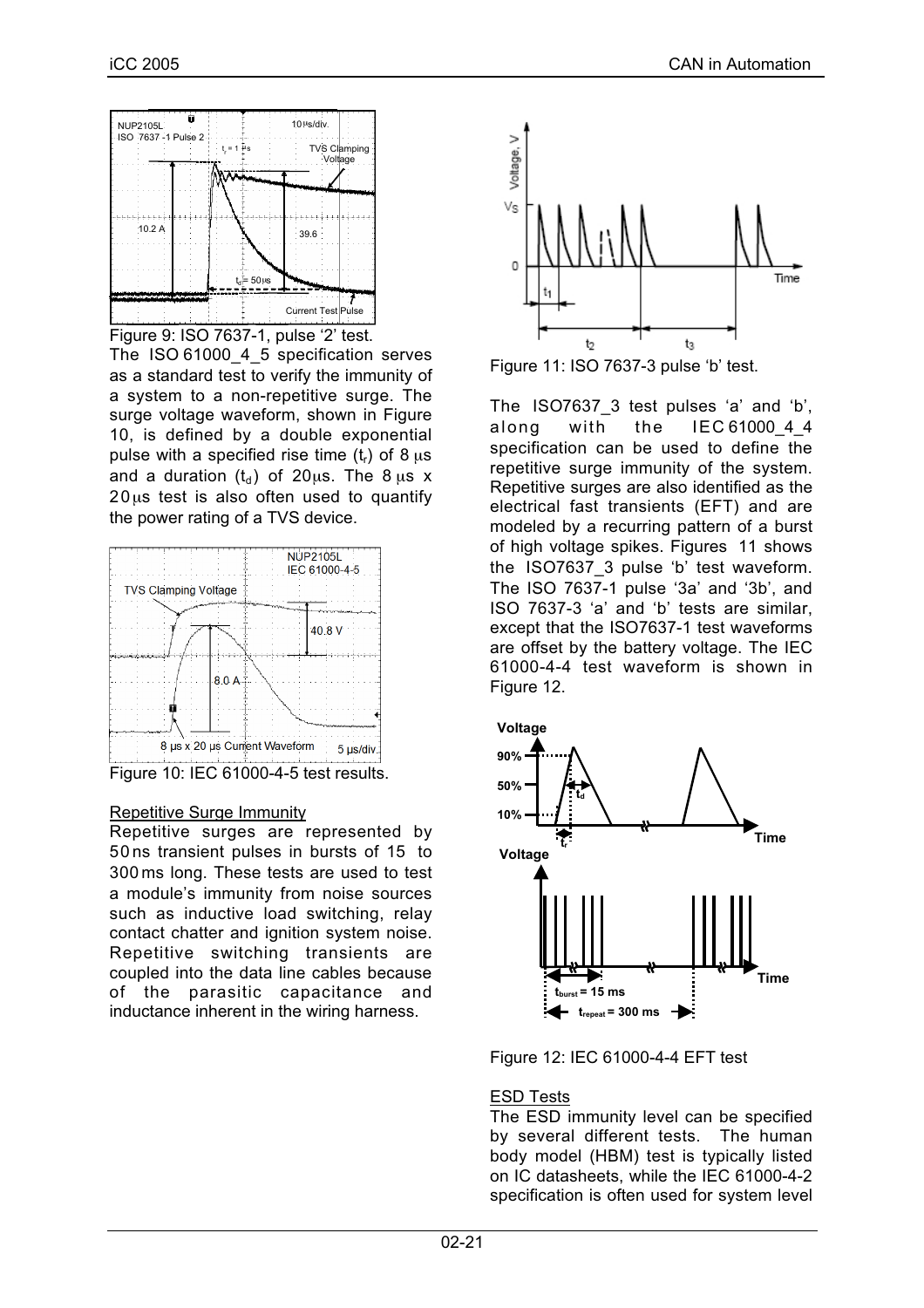iCC 2005 CAN in Automation CAN in Automation

tests. Both ESD specifications are designed to simulate the direct contact of a person to an object such as the I/O pin of a connector. ESD can produce gradual changes to the impedance of an I/O circuit that can be difficult to quantify. Often, the circuit may continue to operate and the complete failure may not show up until after an extended time. The NUP2105L TVS diode has an IEC contact rating of 3 0kV, a level which will improve the reliability of the system.

#### **Surge Protection Test Specifications**

#### Test Setup

System level surge tests typically use a coupling clamp and the Input/Output (I/O) cable is placed between two parallel metal plates. The test voltage is applied to the plates, which induces a surge voltage on the wires. In contrast, CAN transceivers use a capacitor or resistor to couple the noise signal to the IC pins, while TVS devices are connected directly to the signal generator. Figure 13 shows that the IC and TVS device test setups remove the cable as a test variable; however, the results of the test must be carefully analyzed.

The impedance of the coupling capacitor has an effect on the transceiver's surge specification. All capacitors block DC; however, the equivalent series resistance (ESR) and inductance (ESL), and the magnitude of the capacitor may limit the transfer of the high frequency energy of a surge pulse. The impedance of a capacitor  $(Z_c)$  can be calculated from the equation listed below, which assumes that the ESR and ESL terms are negligible.

$$
Z_C \cong \frac{1}{\omega * C} \cong \frac{1}{2\pi * f * C}
$$



Figure 13: Surge test configurations.

The frequency of a surge waveform can be estimated from the rise time  $(t_r)$  of the pulse as shown below.

$$
EMI
$$
 Frequency  $\cong \frac{1}{\pi * t_r}$ 

The ISO 7637-1 pulse '1' and '2' tests have a rise time of 1us, which corresponds to a frequency of 318 kHz, while the 5 ns rise time of the ISO 7637-3 pulse 'a' and 'b' tests has a frequency of 63.7 MHz. If a 1 nF capacitor is used to couple the surge, the capacitor's impedance will equal 500  $Ω$ at 318 kHz and 50  $\Omega$  at 63.7 MHz. The capacitor impedance must be added to the voltage generator's source impedance (Ri) to determine the maximum current.

#### Internal Transceiver Protection Circuits

Many of the CAN transceivers are built with a BiCMOS process. Bipolar transistors (BJTs) typically have a higher breakdown voltage than a CMOS device; thus, the BJTs are used in the circuits that connect to the I/O pins. The BJT's provide protection by having a breakdown voltage that exceeds the amplitude of some transients, such as the high energy, long duration test pulses. The negative of using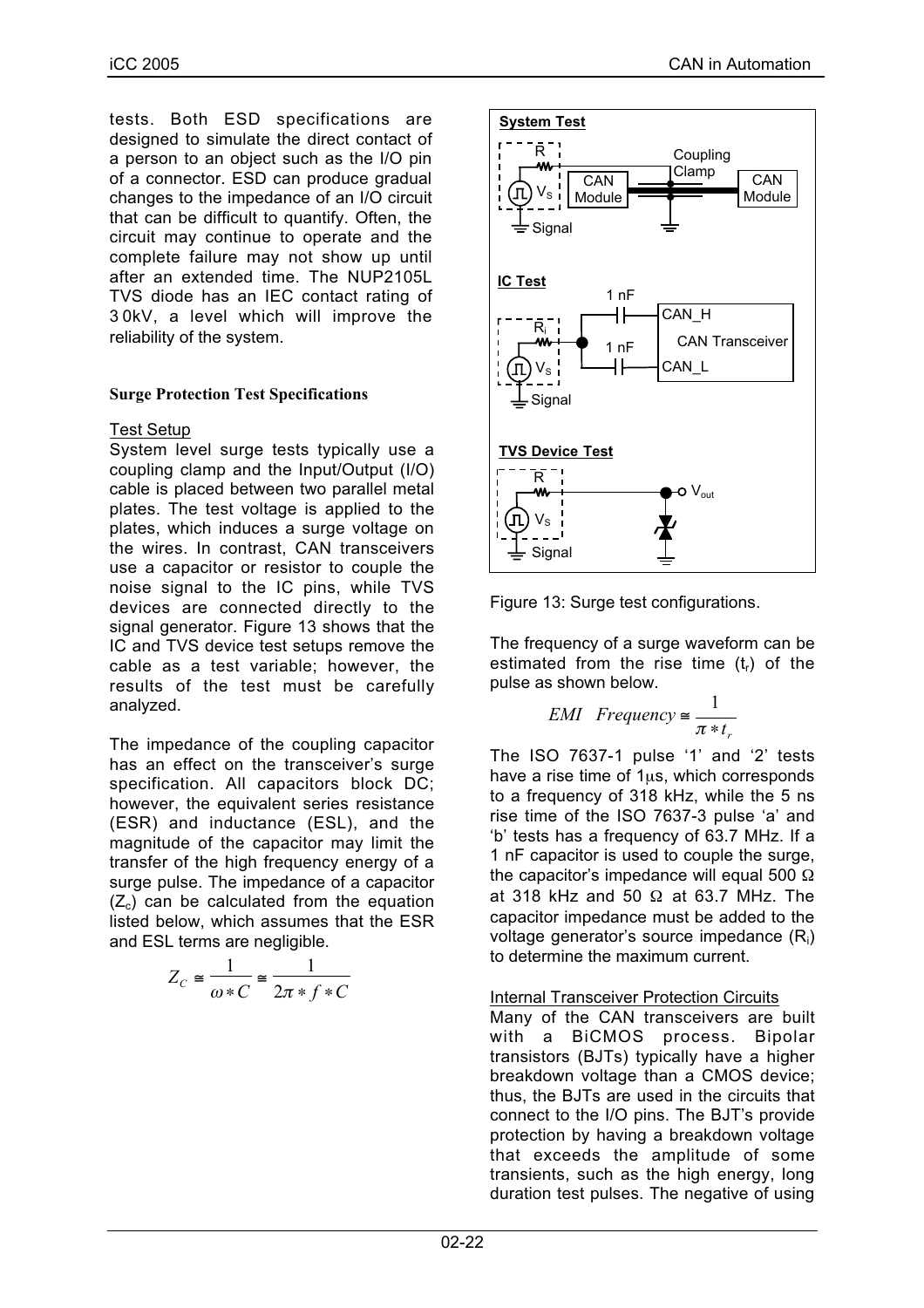the breakdown voltage as the protection method is that the amplitude of the short duration pulses often will exceed the BJT's specification.

Internal zener diodes and clamping diodes can be used to provide surge protection. The zeners will clamp the surge voltage; however, they are relatively large and increase the die size. A diode array can be used to connect the I/O pin to the power supply  $(V_{DD})$  and ground  $(V_{SS})$  pins through a diode. The diode clamp limits a surge voltage to a voltage that is equal to the diode's forward voltage drop above  $V_{DD}$  or below  $V_{SS}$ . The power energy absorption capability of zeners and clamping diodes is directly proportional to size; therefore, it usually is not practical to have an integrated device that can absorb the energy of the ISO 7637 pulses.

## **PCB Layout Recommendations**

The PCB layout is critical to maximize the effectiveness of the CAN protection circuit. The following PCB guidelines are recommended:

- 1. Locate the protection devices close to the I/O connector. This allows the devices to absorb the energy of the transient voltage before it can be coupled into the adjacent traces on the PCB.
- 2. Minimize the loop area for the highspeed data lines, as well as the power and ground lines to reduce the radiated emissions and the susceptibility to RF noise.
- 3. Use ground planes to reduce the parasitic capacitance and inductance of the PCB.

# **Conclusion**

Many CAN transceivers have transient voltage ratings that exceed the ISO 7637 specifications; however, external protection circuit still should be used. The maximum voltage of an IC is specified at the destructive point and latent damage may occur at a level well below the IC's transient rating. The surge capability of an IC is determined by both voltage and current, and most data sheets provide limited information on the maximum current rating. Also, the transceiver transient ratings are typically specified for a single transient event, while protection circuits provide immunity for an indefinite amount of surges.

A combination of filters and TVS clamping devices will provide noise attenuation and clamp a surge voltage to a safe level. Filter circuits help prevent failed transmissions due to noise, while the TVS devices protect against damaging transient surge voltages. These protection circuits are relatively inexpensive and provide for a simple solution that supplements the immunity level of a CAN transceiver.

## **References**

- [1] "Application Hints Fault-tolerant CAN Transceiver, Version 3.1", Philips Semiconductors, 2001.
- [2] Cherniak, S., "AN843 A Review of Transients and Their Means of Suppression", ON Semiconductor, 1982.
- [3] Durham, M., Durham, K. and Durham, R., "A Performance Evaluation of Transient Voltage Suppression Devices", *IEEE Industry Applications Magazine*, Sept. / Oct., 2002.
- [4] "IEC 61000-4-4, EMC Part 4-4: Testing and Measurement Techniques – Electrical Fast Transient/Burst Immunity Test", International Electromechanical Commission (IEC), 2004.
- [5] "ISO 7637-1, Electrical Disturbance by Conduction and Coupling - Passenger Cars and Light Commercial Vehicles with Nominal 12 V Supply Voltage – Electrical Transient Conduction along Supply Lines Only", International Standard Organization (ISO), 2002.
- [6] "ISO 7637-3, Electrical Disturbance by Conduction and Coupling – Electrical Transient Transmission by